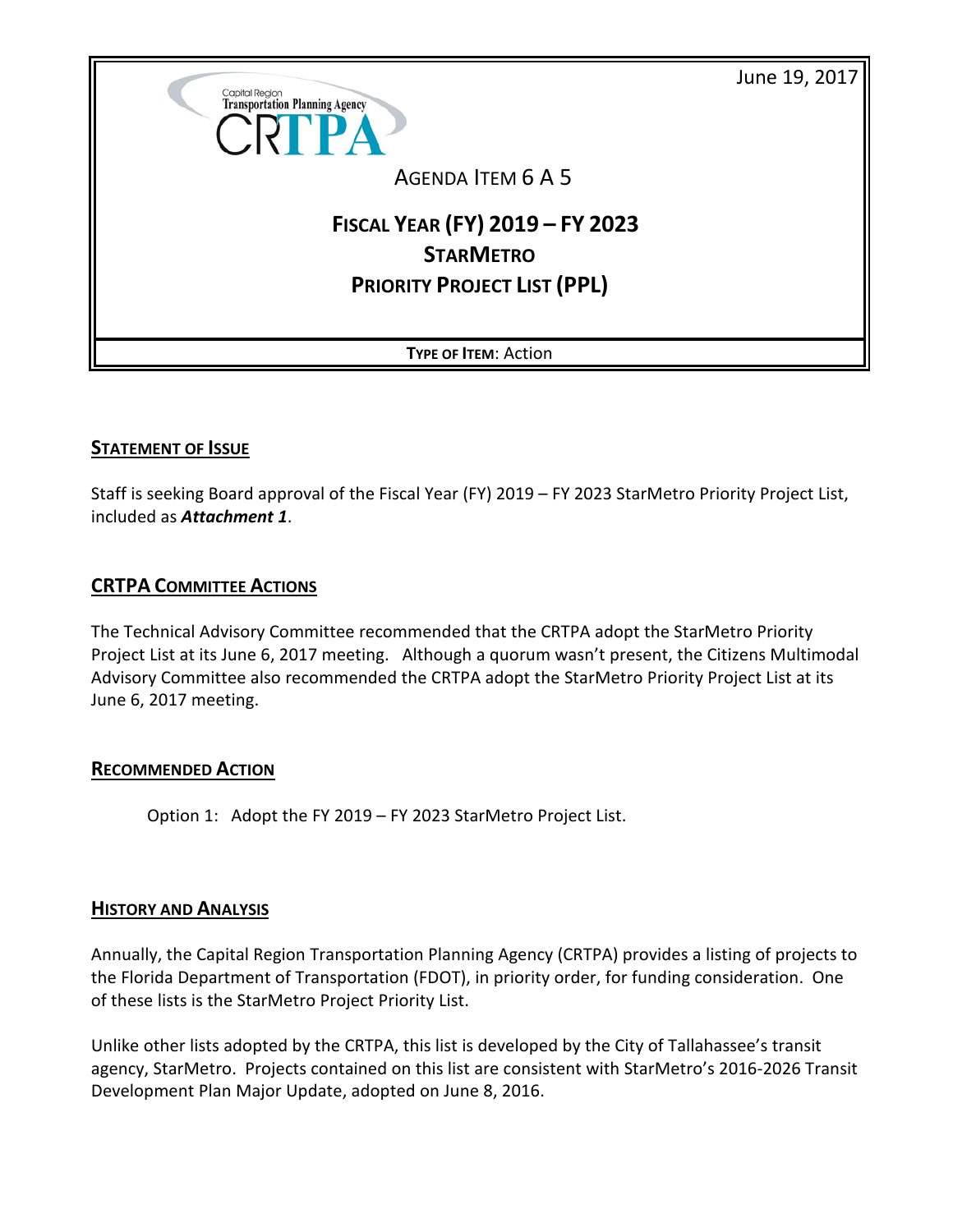#### **FY 2019 - FY 2023 StarMetro PPL**

The Draft FY 2019 – FY 2023 StarMetro PPL is comprised of capital projects identified in StarMetro's 2016-2026 Transit Development Plan Major Update.

#### **Changes from last year's (FY 2018 - FY 2022) StarMetro PPL**

The Draft FY 2019 - FY 2023 StarMetro PPL contains five (5) capital projects and reflects a change from last year's PPL. Specifically, last year's StarMetro PPL (and years previous to that) largely reflected formula funding that the agency was scheduled to receive in the State Work Program. This year's PPL focuses on funding identified capital projects.

#### **PUBLIC INPUT**

Public meetings to present the CRTPA's Draft FY 2019 - FY 2023 Priority Project Lists (in conjunction with agency's Draft Transportation Improvement Program) were held on May 22 – 24, 2017 throughout the CRTPA Region (in Monticello, Crawfordville, Quincy and Tallahassee). Information regarding the meeting was published in the region's newspapers, placed on the CRTPA's website (www.crtpa.org) and an e-mail message regarding the meeting was sent to the agency's transportation partners and interested citizens.

### **NEXT STEPS**

Subsequent to adoption of the CRTPA FY 2019 - FY 2023 PPLs, the lists will be provided to the FDOT for use as the agency proceeds with development of the Draft FY 2019 - FY 2023 Annual State Work Program.

Following development of the Draft State Work Program, CRTPA staff will initiate development of the CRTPA FY 2019 - FY 2023 Transportation Improvement Program (TIP) incorporating those transportation projects in the CRTPA region that have received state and federal funding.

#### **OPTIONS**

- Option 1: Adopt the FY 2019 FY 2023 StarMetro Priority Project List. (Recommended)
- Option 2: Provide other direction.

#### **ATTACHMENT**

Attachment 1: DRAFT FY 2019 – FY 2023 StarMetro Priority Project List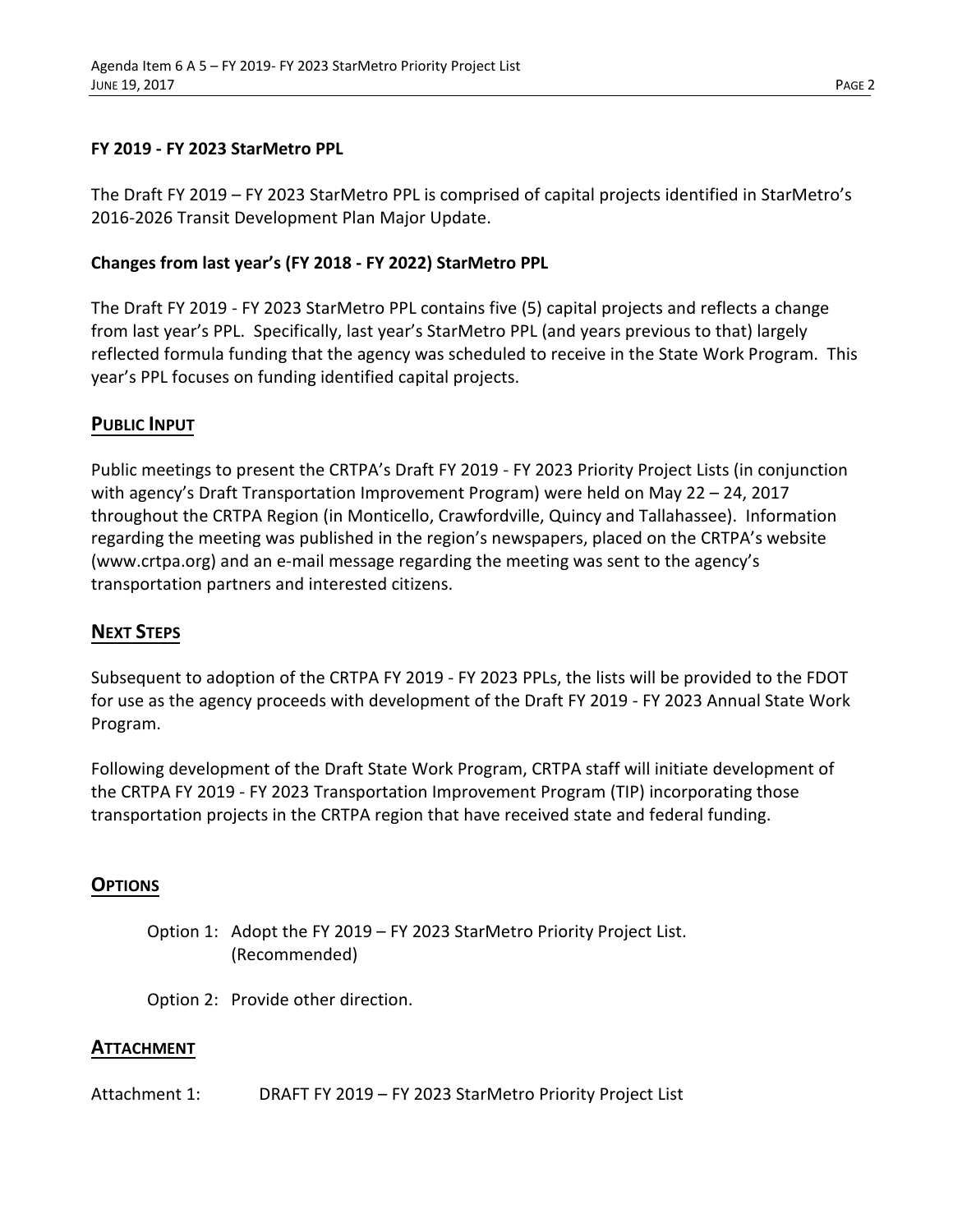## ATTACHMENT 1

#### **StarMetro**

#### DRAFT Priority Project List Fiscal Year (FY) 2019 - FY 2023

| <b>Priority</b><br><b>Rank</b> | Project                                  | Description*                                                                                                                                                                                                                                     | <b>Funding</b><br>Sought |
|--------------------------------|------------------------------------------|--------------------------------------------------------------------------------------------------------------------------------------------------------------------------------------------------------------------------------------------------|--------------------------|
| $\mathbf{1}$                   | <b>SE Quadrant SuperStop</b>             | Construct multi-bay SuperStop in southeastern Tallahassee.                                                                                                                                                                                       | \$650,000                |
| $\overline{2}$                 | <b>C.K. Steele Plaza Planning Study</b>  | Planning study of C.K. Steele Plaza that identifies opportunities for redevelopment of the site.                                                                                                                                                 | \$200,000                |
| $\overline{3}$                 | <b>Bus Stop Upgrades</b>                 | This project proposes ugrading at least 50 stops to include boarding and alighting areas for bus<br>wheelchair ramps use and will also connect bus stops to sidewalks and add shelter pads to prepare<br>for the future placement of an amenity. | \$500,000                |
| $\overline{4}$                 | <b>Bus Transit Signal Prioritization</b> | This project provides for the addition of global positioning system (GPS) based system devices on<br>StarMetro buses to improve transit system performance.                                                                                      | \$250,000                |
| 5 <sup>5</sup>                 | <b>NW Quadrant SuperStop</b>             | Construct multi-bay SuperStop in northwestern Tallahassee.                                                                                                                                                                                       | \$650,000                |

**\*** - see other side for full project descriptions